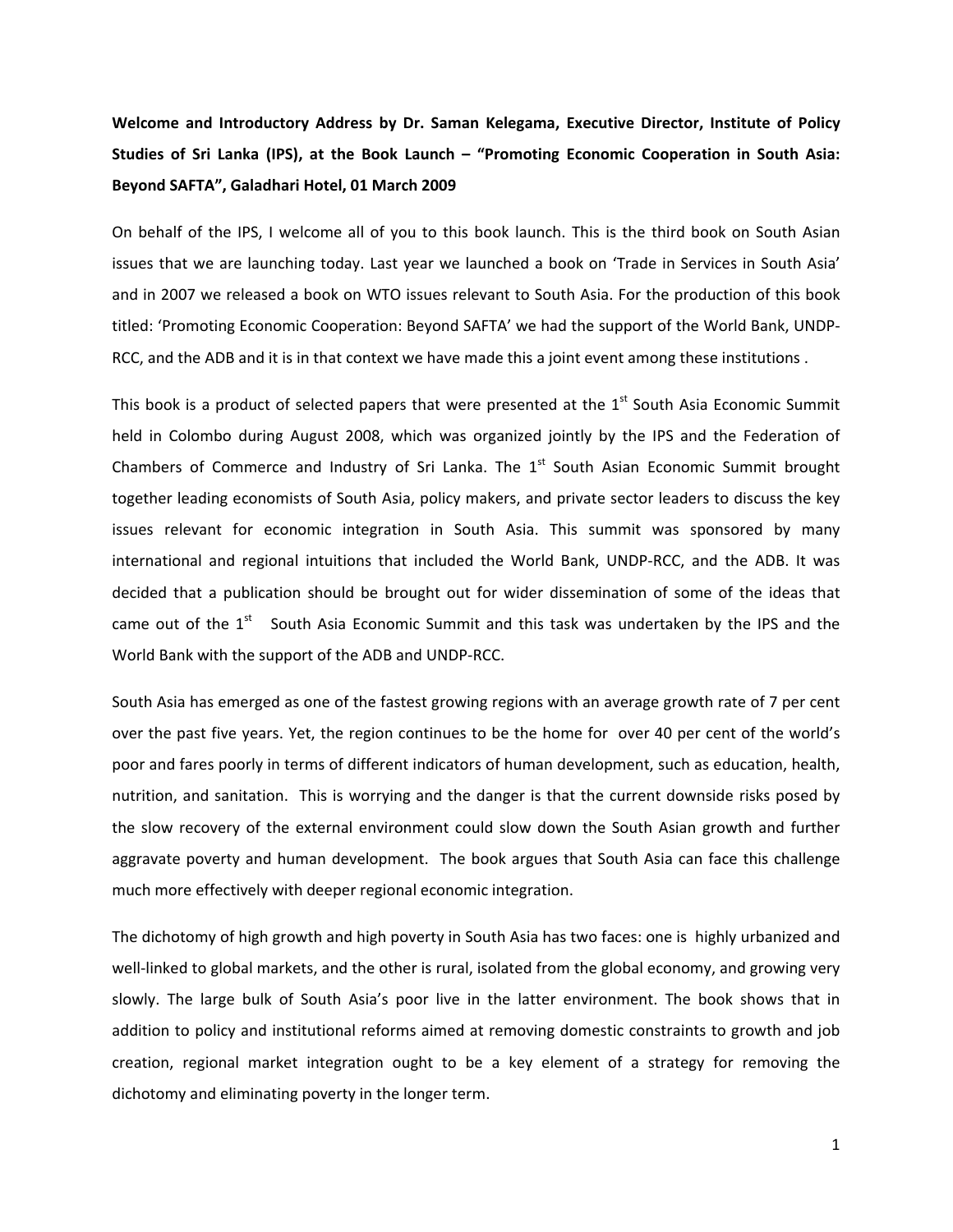The book shows that South Asia is one of the least integrated regions in the world. Intra‐SAARC trade still hovers around 5 per cent compared to 25 per cent of intra-regional trade in ASEAN, 54 per cent in EU, and 59 per cent in NAFTA. Moreover, the South Asian intra‐regional trade is less than 1 per cent of South Asia's GDP compared to 20 per cent in ASEAN. The existing pattern of intra-regional trade in South Asia fails to capture the extent of complementarities in the region due to the high incidence of non‐tariff barriers (NTBs) and informal trade. The book argues that three‐fourth of intra‐regional trade potential remains to be exploited, which SAFTA can hope to realize.

Of course, to reap similar benefits like ASEAN, South Asian countries should remove NTBs and reduce the 'negative list'. Thus, there is an urgent need for extending the coverage of SAFTA to "substantially all trade" in the region as per the WTO requirements. In this context, the incorporation of trade in services to the SAFTA agenda in 2008 was a positive step.

The book goes beyond SAFTA. For SAFTA to be meaningful it is important to have many supporting policies in place. In this context, the book highlights the importance of developing supply capacities of LDCs, improving trade facilitation measures, promoting transport connectivity, promoting people‐to‐ people contact, etc.

By assisting to create supply capacities in the lesser developed countries, regional economic integration can provide new opportunities for trade creation and fostering equitable development. Under the SAARC Development Fund (SDF) the "Infrastructure Window" was specifically created for funding the supply capacity of LDCs. The SAARC "Observer Status" members can make a valuable contribution to strengthen the SDF and thereby assist the LDCs for more effective integration in the region.

The South Asian region has still not exploited the potential for intra-regional FDI inflows, especially with Indian companies undertaking relatively large investments in different parts of the world. Intra-regional investment is tapped with the help of ASEAN FTA and the ASEAN Investment Area in the ASEAN region, and South Asia should seriously look at this model to exploit the investment-trade nexus in the region. The book also shows that unlike East Asian countries, South Asian countries have been slow in upgrading their export profile in favour of knowledge‐intensive and high value added goods that are fast moving. The production structure in South Asia is still dominated by labour-intensive, highly price-sensitive, and low value adding goods such as textiles, garments, leather goods, and primary products. The book argues the case for regional cooperation through intra-industry specialization and vertical integration that has the potential in strengthening the competitiveness in the region.